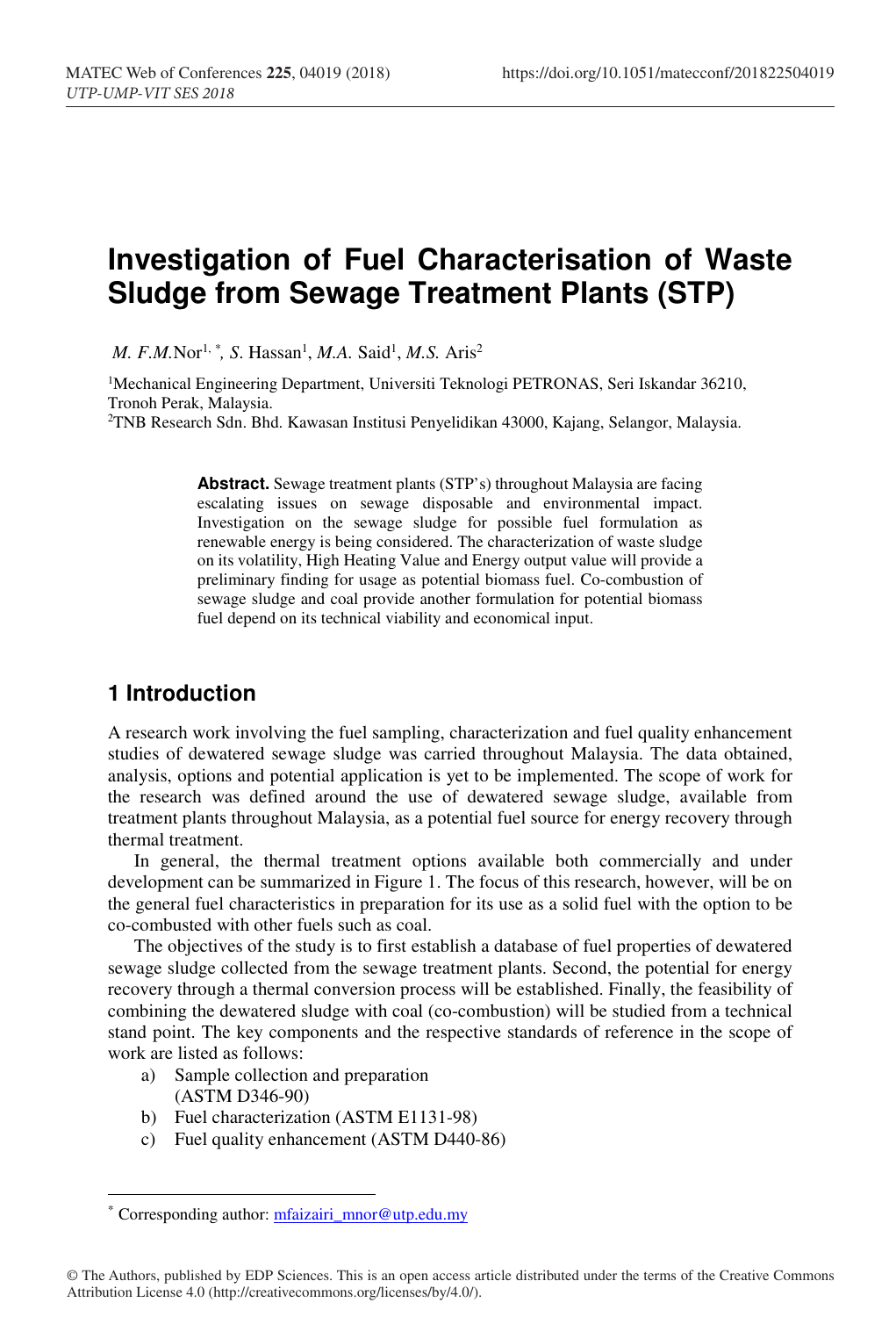The results obtained from the fuel characterization tests helped draw a few conclusions linking the treatment types and suitability of the samples as a potential fuel source. Based on the results from this work the options for energy recovery and the way forward will be further discussed.



Fig. 1. Different routes of thermal processing of sewage sludge (adapted from [1]).

# **2 Test and Experiments**

The specific experimental and testing procedures involved in the project is as follows:

- a) Proximate Analysis: Moisture, Volatile Matter, Fixed Carbon and Ash
- b) Ultimate Analysis: Carbon, Hydrogen, Nitrogen and Oxygen content
- c) Higher Heating Value (HHV)
- d) Rheology
- e) Energy output analysis

As the properties of sewage sludge may vary considerably, depending on its processing and the operating procedures, repeatability of the above test were measured and presented as uncertainties in the final results. Each of these tests will provide the necessary data for an analysis to be carried out before a conclusion can be drawn in relation to the objectives of this investigation.

## **2.1 Proximate analysis**

The proximate analysis is a standard test carried out to determine the fuel quality of a sample. The test was carried out in accordance to ASTM E1131-98 where it provides information on the amount of fixed carbon, inherent moisture, ash and volatile matter which are derived from the change in mass versus time of the sludge sample in a Thermogravimetric Analyser (TGA).

The TGA used in this study is a Perkin Elmer PYRIS1TGA which is available in the Mechanical Engineering Department, UTP. The sewage sludge sample weight which was tested in the TGA was set at 0.5g for each run and taken from three different depths in the standard 1.5- litre sample collection container used in this work.

The TGA tests were repeated for a total of five times in order to establish the uncertainties (precision and bias errors) in the measurements. Consistencies in the TGA testing protocols in relation to time factors were controlled by running each test within one week of its arrival from the STPs. A previous study by Ayoub, 2011 [2] on the effect of time on the fuel quality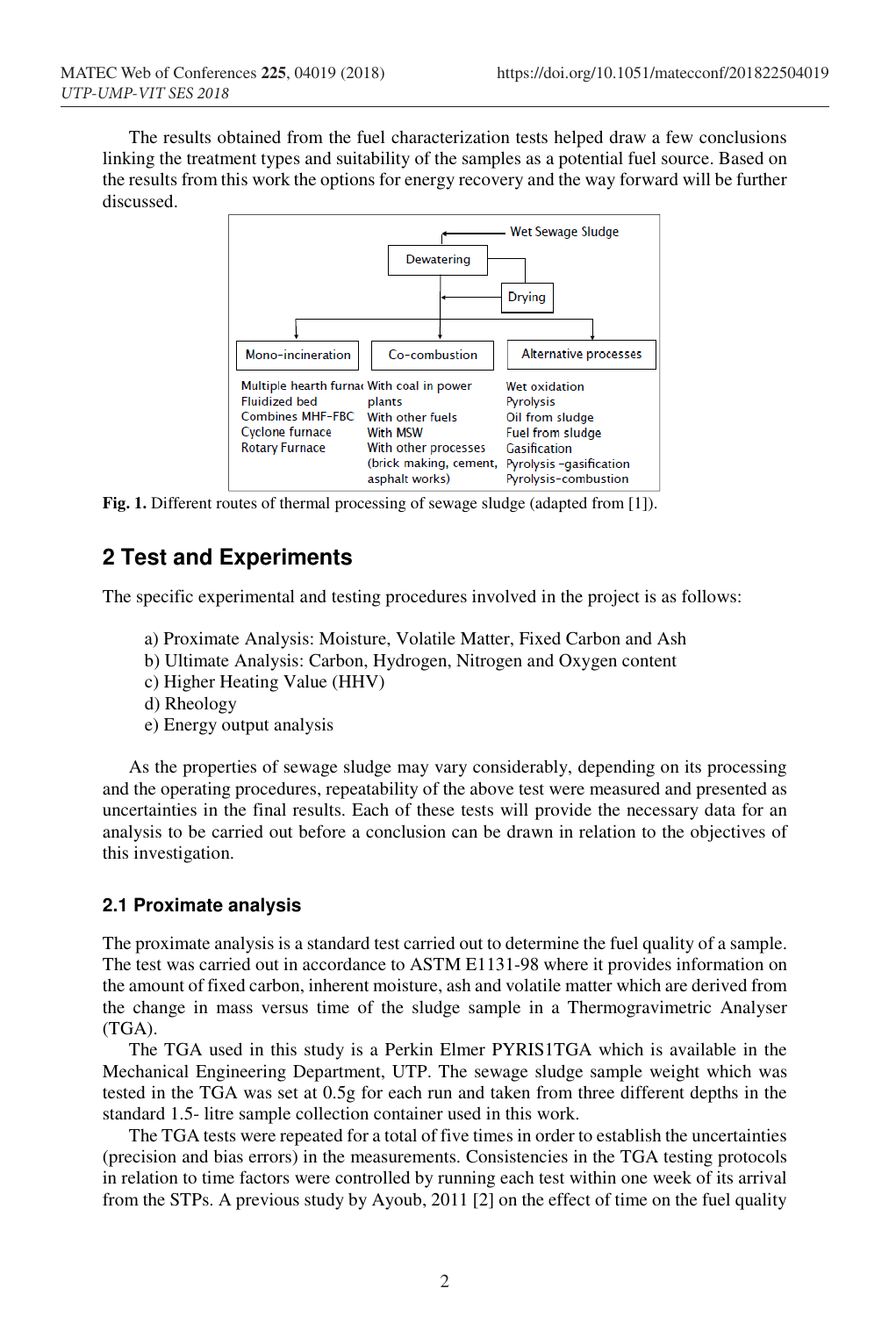of collected dewatered sewage sludge was referred in coming up with the duration for the samples to be kept before testing is carried out.

### **2.2 Ultimate analysis**

The ultimate analysis tests carried out in this work was done in accordance to ASTM D377- 48 with a LECO CHNS-932 VTF900 machine available in the chemical engineering department, UTP. The amount of Carbon, Hydrogen, Nitrogen, Sulfur and Oxygen in the 0.1 g samples were measured using this analyzer. Similar protocol controls on external factors, sampling and uncertainty analysis were observed for the CHNS test. The tested levels of Nitrogen, Oxygen and Sulfur in the sample is used as a guide to the environmental impact of incinerating sewage sludge in relation to the Nitrus and Sulfur Oxides content in the flue gas.

# **2.3 Higher Heating Value**

The heating value, also known as calorific value, is defined by the higher heating value (HHV), which is basically the energy content on a dry basis. The lower heating value (LHV) is calculated by subtracting the energy needed to evaporate the moisture content of the fuel. The presence of Carbon (C) and Hydrogen (H) tend to raise the heating value while Oxygen (O) decreases it. The HHV tests for this work were carried out in accordance to ASTM D-2015 using an IKA C5000 bomb calorimeter. 1g samples were placed in a crucible and instantaneously incinerated in the bomb calorimeter. The temperatures of water into and out of the equipment were measured and later used to quantify the amount of energy released. A calibration exercise with a standard benzoic acid sample is carried out before and after each set of test runs to measure the test accuracy.

# **2.4 Rheology**

The drying of sewage sludge in its typical dewatering processes and for future use as solid fuels would require an understanding of the fluidic properties as far as the transportation of the substance is concerned. It has been found and reported in Werthers and Ogada [3], that the solid percentage increase in sewage sludge will cause the fluidic properties to be trixotopic or "sticky". This will have an impact on the way the sewage sludge with the above mentioned solid consistency will have to be treated. In this work, a rheology study was carried out to obtain a first-hand understanding of this fluidic behavior in the samples collected. Samples from selected STPs were tested in a TA Instrument (RI AR-G2) rheometer to measure the viscosity of the samples with respect to its shear rate. The finding can then be correlated to the pumping requirements and other methods of transport considered for the material.

# **2.5 Energy output analysis**

Apart from the data collected from the characterization tests for the available energy in sewage sludge, a more realistic measure of useful energy would be from a scaled down version of the fuel incineration facility. A 560 mm diameter x 320 mm high direct incineration chamber was fabricated for this project (shown in **Figure 2**.). This chamber has a water jacket with inlet and outlet piping for continuous flow of water and an infrared viewing window to study the burning rates of the solid fuels. The sewage sludge in this study were first dried, ground to  $700 \mu m$  and compacted to form solid fuel briquettes as shown in Figure 3 (further details on the solid fuel preparation and design is discussed in the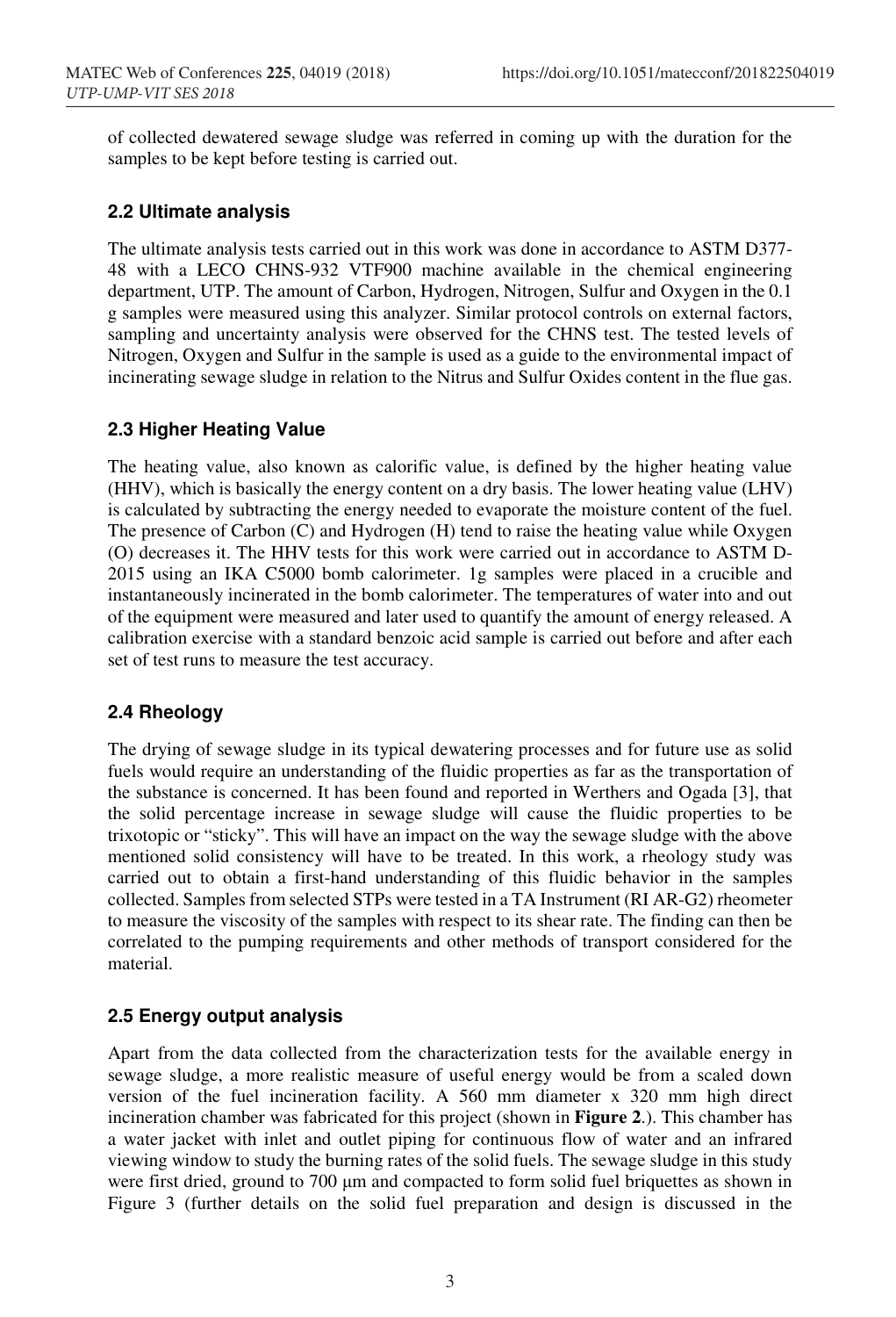subsequent section). The solid fuels were then arranged in a tray and placed on the grate at the bottom of the combustion chamber. For each run, a constant solid fuel mass of 140g was maintained and arranged in a consistent formation. The incineration in the combustion chamber took place with a 1.6 air fuel ratio and at a fixed water flow rate of 2 L/min into the water jackets. The amount of combustion energy transferred into the boiler water was calculated based on the water flow rate and the inlet and outlet temperatures using the following equations and assumptions:

$$
Q_{\text{brauettes}} = Q_{\text{water}} \tag{1}
$$

and

$$
Q_{\text{water}} = \dot{m}_{\text{water}} CP_{\text{water}} \Delta T
$$
 (2)

where,  $Q<sub>briouettes</sub>$  and  $Q<sub>water</sub>$  are the energy from combustion components in watts,  $\dot{m}$  water is the water flow rate in m3/sec, CP<sub>water</sub> is specific heat of water in kJ/kg.K and  $\Delta T$  is the difference in temperature of the inlet and outlet water (K).



**Fig. 2.** Schematic diagram of the small scale boiler used for the combustion and burning rate experiments.



**Fig. 3.** Two solid fuel designs used in this study.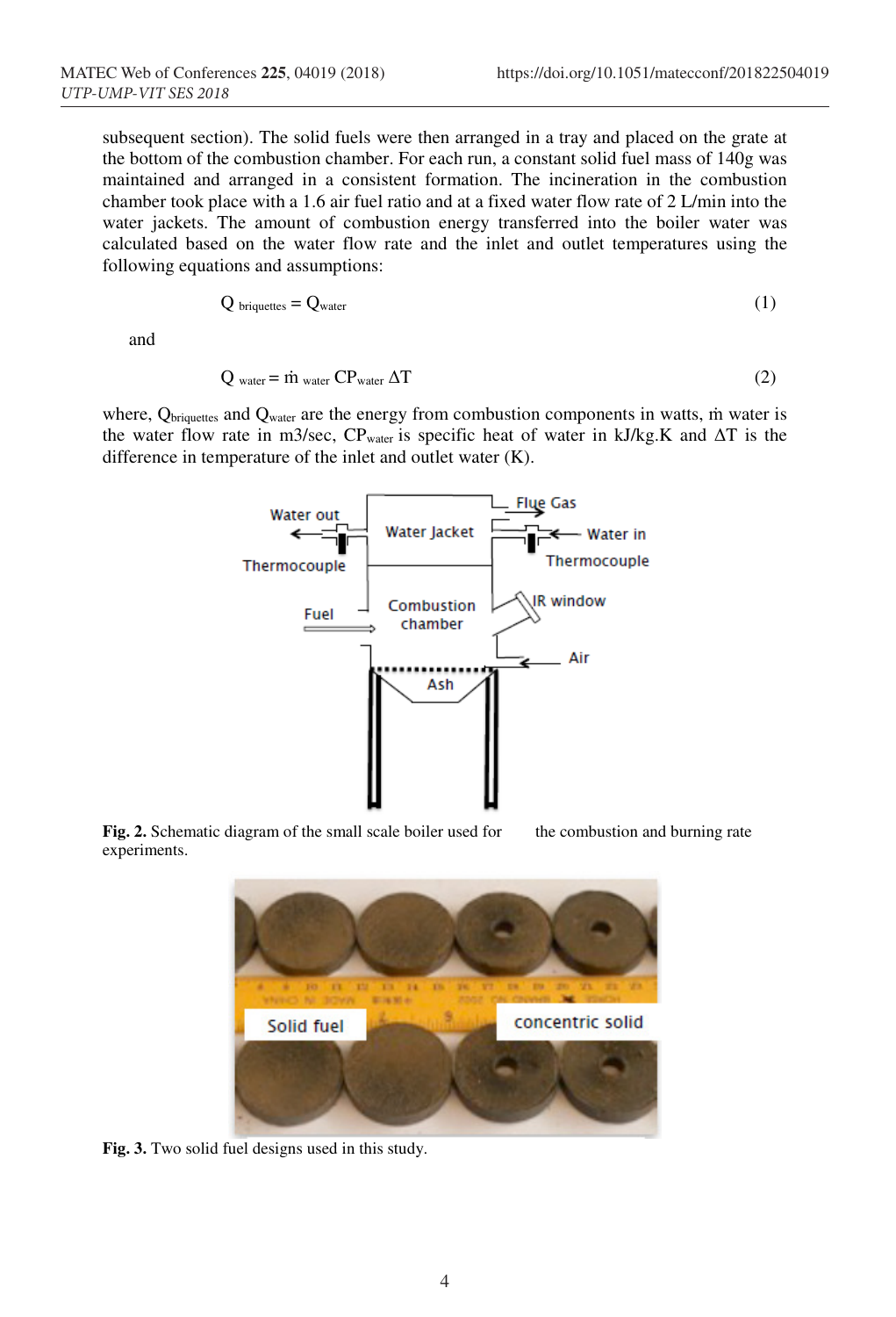### **2.6 Solid fuel development**

In the development of solid fuels it is inevitable that their mechanical properties are understood to address issues related to the transportation, storage and handling, especially when these fuels are used at locations which are of a certain distance away from where the fuels are made. The investigations carried out in this work involve exploring the solid fuel designs (to give the maximum exposure to combustion) and quantifying the fuel's compressive strength, stability, durability and water resistance.

There are a few key pre-treatment steps that were taken in preparing and treating the solid fuel prior to the respective combustion and mechanical tests. These steps include drying, grinding and densification (briquetting). After drying, the samples are pulverized and sieved to maintain an average particle size of 700µm (selected size based on nominal value used by previous researchers).

The binding material selected for this work is the inherent moisture available in the sewage sludge samples; previous work suggests the use of materials such as paper, starch, fibre etc. The densification process involved the use of a hydraulic compacter (press) with two mould options, a solid cylinder and a ring type cylinder. The two designs were selected to test the effect of exposed surface area on the burning and combustion of the solid fuel. 10g of sewage sludge were densified to produce solid fuels of 40 mm diameter x 10 mm height. The solid fuels produced in this research were compacted using a uniaxial 25 ton CARVER, INC. automatic pellet press as shown in **Figure 4**. The bottom part of the mould was placed in the base plate of the pressing device while the top part of the mould (piston road) was connected to the crosshead by a 50mm-diameter compressive cylinder connection.



**Fig. 4.** Densification press for solid fuel fabrication.

## **2.7 Co-combustion test**

Co-firing or co-combustion is the simultaneous combustion of two or more fuels in the same facility in order to produce one or more energy carriers. Co-firing biomass with coal in existing boilers costs about 2-5 times less to implement than other bio-electricity generating options and is also in the lower cost range compared to other renewable energy based electricity options [10]. The co-combustion of sewage sludge with coal has been previously studied by numerous researchers. The advantage of the coal-sewage sludge combination is the large reduction in volume of sludge as well as the thermal destruction of toxic organic compounds and pathogens.

The disadvantage, however, is the emissions of NOx (due to the relatively higher content of N2 in sewage sludge as compared to coal), dioxins and trace elements. Nonetheless the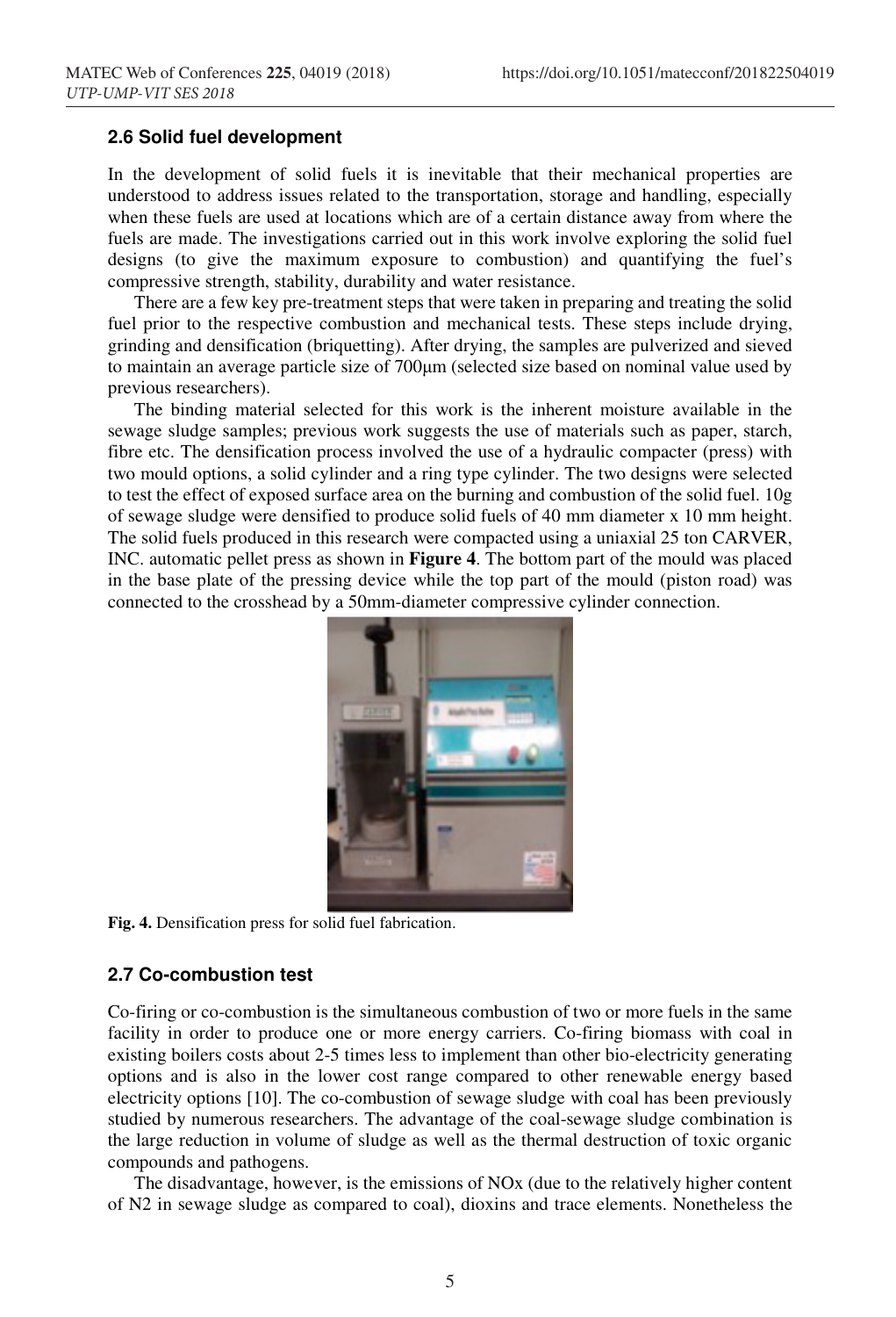high volatile content in sewage sludge accelerates the air consumption in combustion, diminishing the rate of Oxygen/Nitrogen (O/N) in the flame, and represses the thermal gradient of NOx. With commercially available adsorption mechanisms, up to 90% of these environmental threats can be easily removed. The TGA procedure carried out in the previous sections will provide the necessary reference in dealing with the disadvantages in thermally treating the sludge for energy recovery purposes.

# **3 Results and Discussion**

# **3.1 Fuel characterisation**

#### 3.1.1 Proximate and Ultimate Analysis

The proximate and ultimate analysis were important measures of the fixed Carbon, Hydrogen, Nitrogen, Sulphur, Oxygen, volatile matter, inherent moisture and the amount of ash present in the fuel sample. A fuel which has high oxygen content is most likely to cause an increase in combustion reaction rates whilst high ash content in the fuel mixture has the opposite effect. A high volatile matter removal rate will speed up combustion but at the expense of losing out on un-burnt fuel to sustain combustion for a longer period of time.

The presence of Nitrogen and Sulphur in the fuel content may raise concerns over the emissions of harmful gases. A compilation of the proximate and ultimate analysis results for the samples collected from the participating STPs is shown in Figures 5 and 6 for discussion purposes.



**Fig. 5.** Ultimate and Proximate analysis of 50 sites.

The ultimate and proximate analysis results show the spread of elements (Carbon, Hydrogen, Nitrogen, Sulfur, Oxygen, Ash, Volatile matter and Moisture) which is present in the sewage sludge sample. The high carbon content, related to good fuel properties, in certain locations are representative of highly populated urban areas. The link between sewage sludge collected from city dwellings, eateries and commercial locations to high carbon content was also observed and reported from studies carried out by different researchers at a variety of locations worldwide [11-14].

Besides Carbon, there are several factors which can be attributed to the higher energy yield of the samples collected from sites with different demographic make-up as well as possible sludge treatment types and practices. The existence of plastic components in sewage sludge samples were linked to areas within city limits and with light to medium industrial activities by Barneto (2009).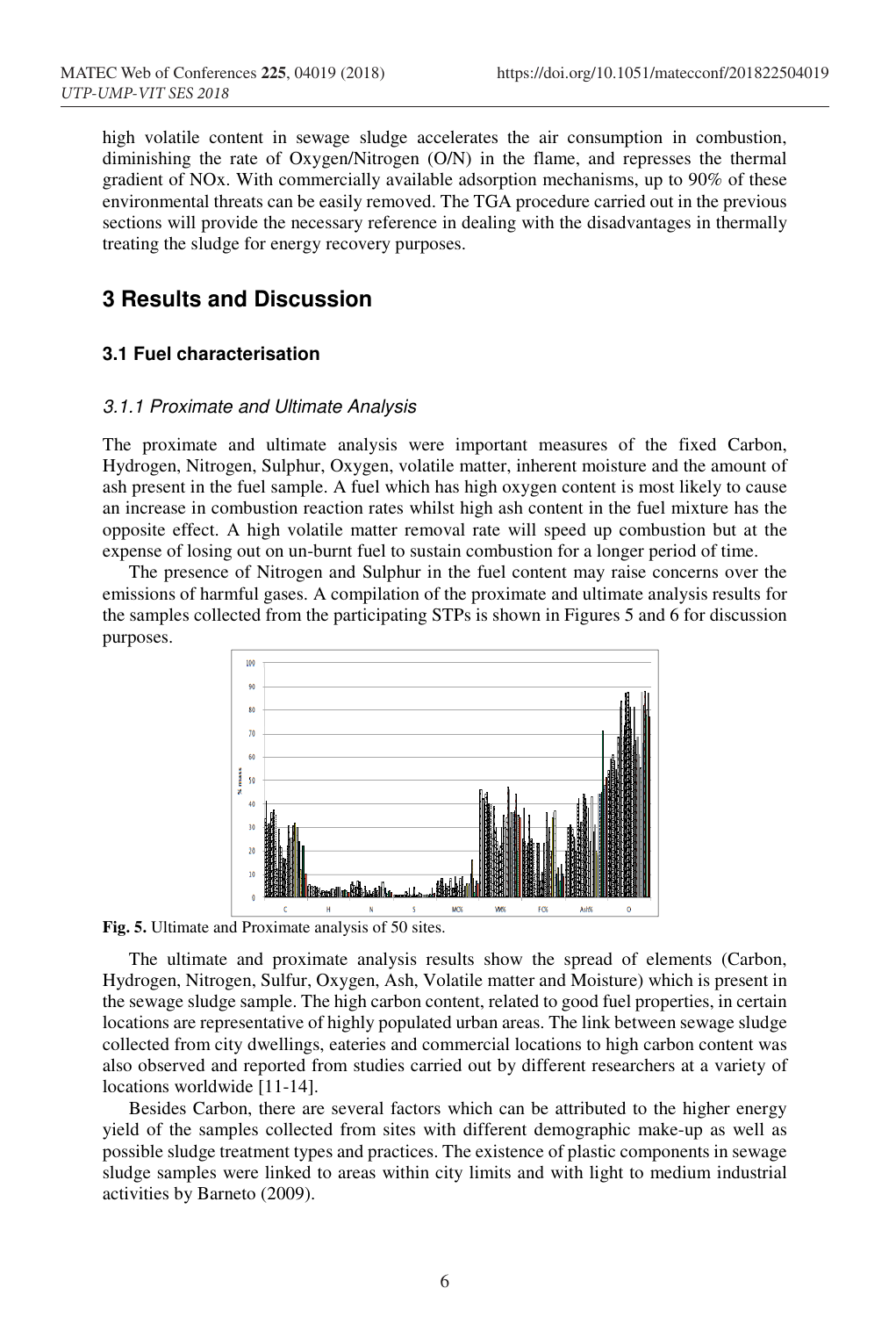Plastic or polymeric substances are known to contribute towards a high energy yield during incineration but at the expense of additional environmental cleanup facilities. Further investigations will be required to determine the plastic or polymer content in the samples collected from the urban/city STPs before a conclusive finding can be made as to the contribution of specific components towards high HHV readings in base on collection areas. The observations made from the results of the current study also comes from the treated sludge disposal procedures at the respective STPs.

Some of the STPs practice a quick sludge removal cycle for their dewatered products which suggest a low residence time before disposal, whereby in this study, represents minimal degradation of the samples prior to testing. A comparison made between the average values of the ultimate and proximate analysis results and published values of hard coal is shown in **Figure 6**. As expected the value of carbon and fixed carbon (FC) for coal supersedes the amount available in sewage sludge.

The high ash and Oxygen content in the samples when compared to coal is to be expected of sewage sludge. The oxygen component will help combustion reaction whilst the ash component has a negative effect. The levels of Nitrogen and Sulfur, which is known to have a negative environmental effect, seem to be at par, if not only slightly higher than coal. On the average, the differences in volatile matter (VM) content in the samples were rather small in comparison to coal.

The presence of a high VM content will result in high activation energy, a quantity much searched for to enhance the burning of solid fuels. This will also be an attractive factor for co-combustion strategies as the component with high VM will enhance the early burning of the solid fuel to kick-start the energy released from the combustion process. A closer investigation of the individual data will point towards the samples collected from the urban areas having higher VM than the average, hence suggesting the suitability of sewage sludge from these areas to be converted into solid fuels in combination with conventional fuels such as coal.



**Fig. 6.** Figure 6: Comparison of the average proximate and ultimate analysis results with coal [Th. Gerhardt].

### 3.1.2 Higher Heating Value (HHV)

The higher heating values of the collected samples are shown in **Figures 7**. As the HHV is a very good indication of the suitability of a proposed fuel, from the available energy standpoint, a comparison of the regions and treatment process were made and discussed in this section. A close examination of these locations would reveal than the STPs with the high HHVs in certain regions were surrounded by commercial activities such as eateries, light industrial plants and densely populated surroundings.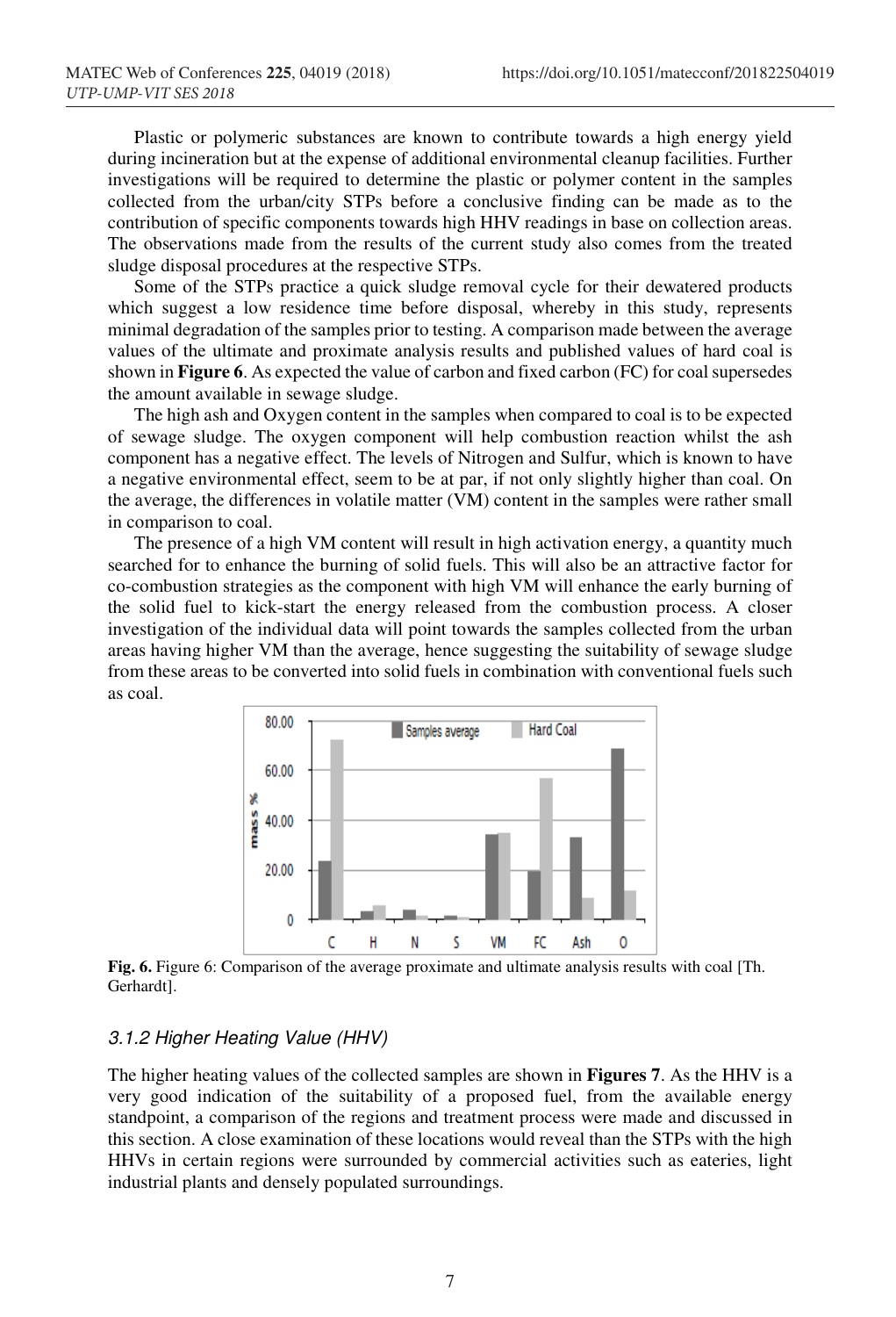

**Fig. 7.** Comparison of higher heating values (HHV) for the different collection of location and treatment process.

The locations with higher population and surrounded by commercial activities were noticed to benefit from a faster sludge disposal process. The samples that were collected from these locations had very short settling time as compared to the locations which employed open bed drying.

Nonetheless, there were certain exceptions such where some areas which dried their dewatered sludge in an open bed facility but still recorded relatively high HHVs. In general, the sludge samples, which underwent a somewhat rigorous dewatering process and were left to settle for a relatively short period of time showed signs of good fuel properties.

In comparison with data collected from previous research work carried out on worldwide locations, the HHV values samples studied were reasonably fair**. Figure 8** show where the Malaysian samples stand in comparison with samples tested from sewage sludge from other locations and that had undergone different types of stabilization process. Also shown in this figure is the nominal HHV for power plant grade coal.



**Fig. 8.** Comparison of higher heating values (HHV) for worldwide locations.

Apart from the very unlikely anomalies, considering the reasonable uncertainty range for the measurements reported in this study, the data presented here can be used with a high degree of certainty.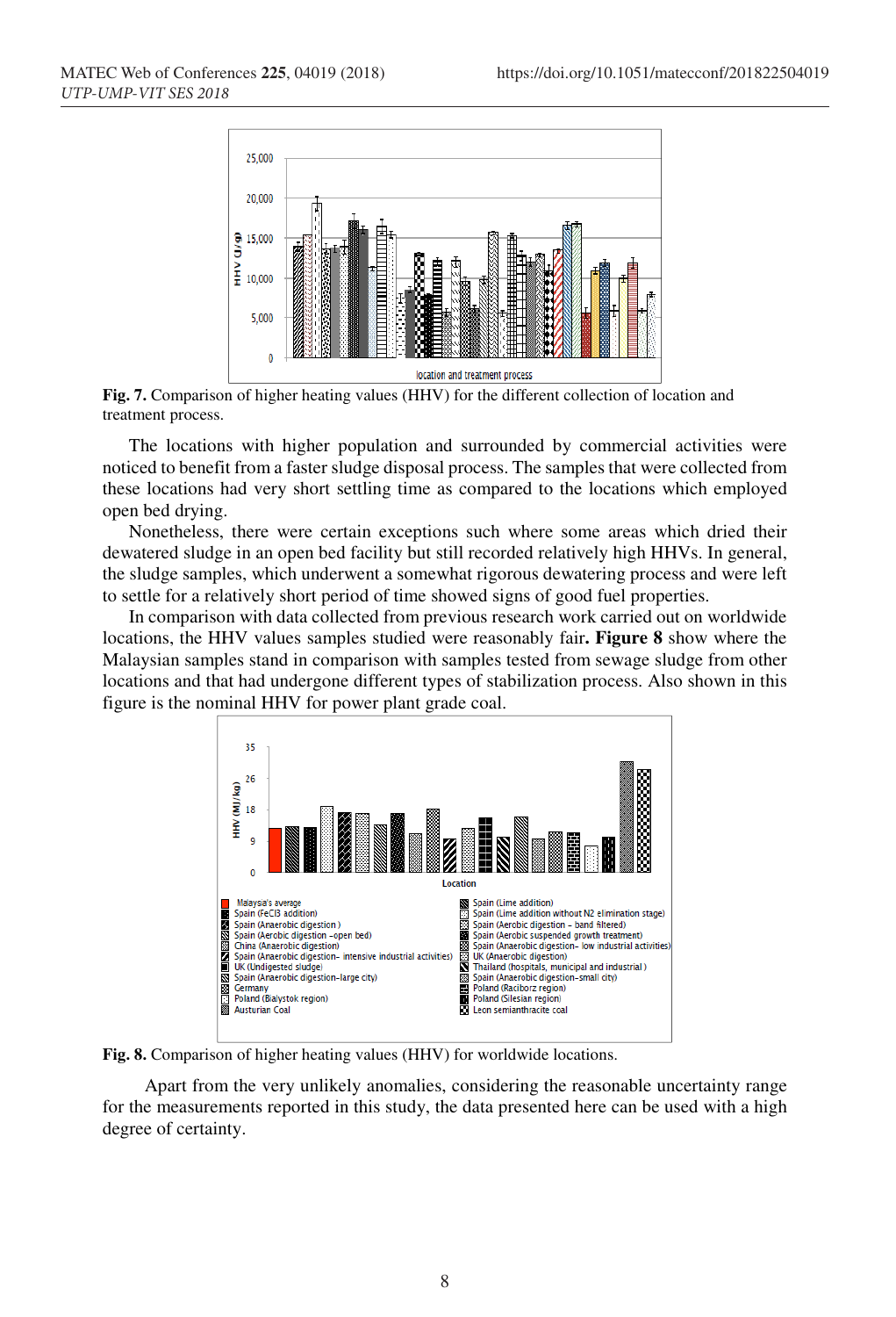#### 3.1.3 Rheology

The measurement of viscosity of the wet sludge against its shear rate is an indication of the non-Newtonian behavior or "sticky" appearance of the sample. This is an important consideration for pumping and transportation purposes. The test carried out for the samples were however quite difficult to characterize for its thixotropic behavior. The results obtained, as shown in **Figure 9**, show a region in which the measurements were able to predict the relevant properties (shear rate less than 1). A rheological comparison with water show the relative pumping requirements for sewage sludge. The area in the graph which can be used to indicate relative pumping power is for shear rates below 1. Further investigation on the rheological properties is required before a complete analysis can be carried out and a firm conclusion can be drawn. This study is especially useful for the transportation of wet sludge into the drying facilities and may provide an indication of the degree of back-drying required to facilitate the movement of this material.



**Fig. 9.** Rhelogy results for sewage sludge samples.

#### 3.1.4 Energy output analysis

The amount of available energy which was able to be harvested is indicated in this section of the report. The test for available energy was carried out with solid fuels fabricated from dried and pre-treated sewage sludge as discussed earlier in section 3.6. Figure 10 illustrates the potential energy released based on the inlet and outlet water jacket temperatures with respect to time. Also shown on this same graph are the flue gas and combustion temperatures.



**Fig. 10.** Energy output from burning sewage sludge solid fuel samples.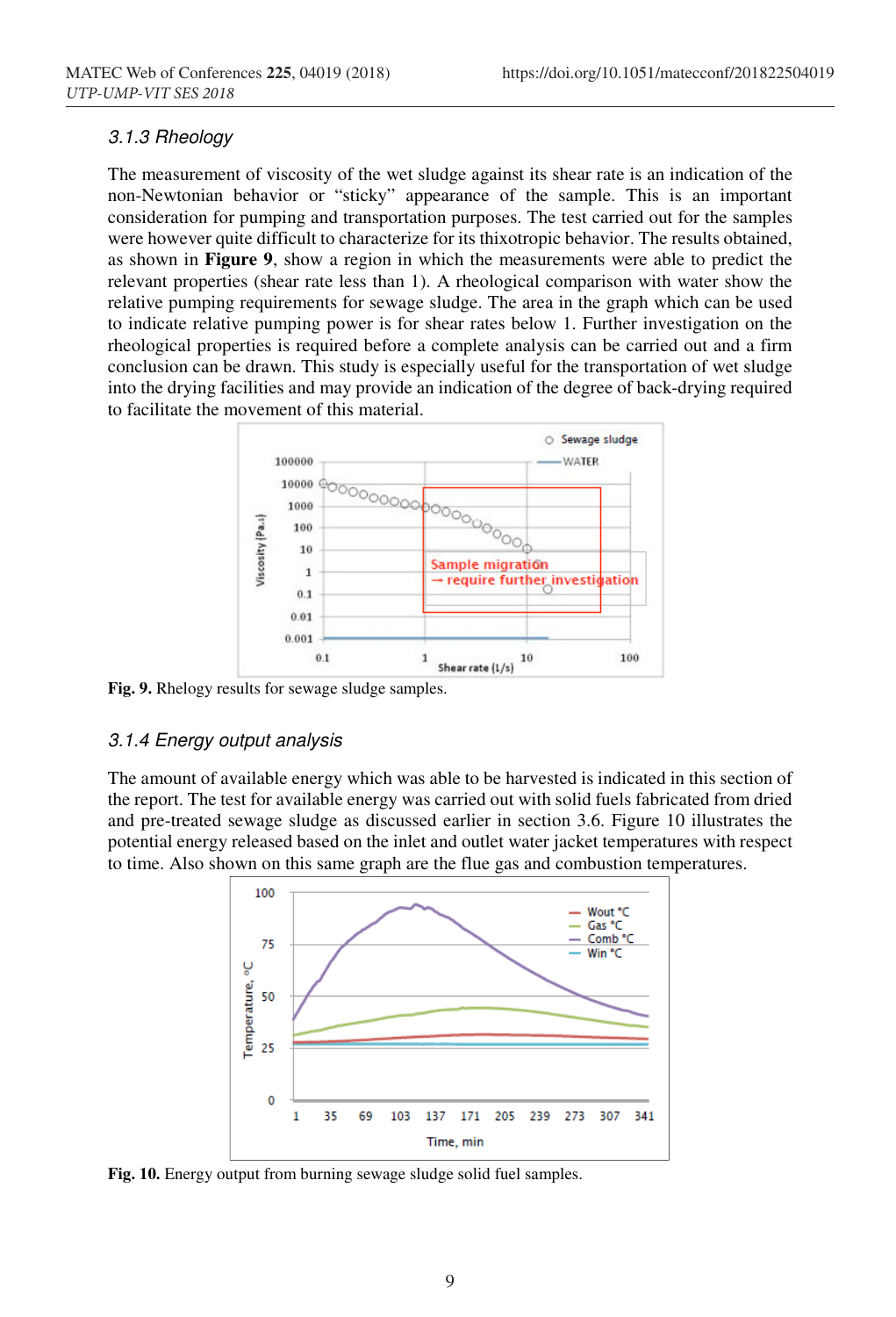The total available energy released, based on the measured water temperatures and properties, was found to be 3.14 kWhr/kg of solid fuel burnt. An important observation from **Figure 10** is how the peak temperatures lasts for a short period of time before a drastic reduction takes place, in the case above, between 100 – 150 seconds. This trend is apparently typical for sewage sludge as the material contains high volatile matter and Oxygen compared to conventional fuels such as coal. The result of co-combusting sewage sludge with coal, which is an extension to this energy output section, will be discussed in the subsequent sections.

### **3.2 Solid fuel development**

The enhancement of sewage sludge as a fuel source was proposed under "solid fuel development" by (a) fabricating solid fuel briquettes and (b) mixing sewage sludge with a conventional solid fuel such as coal for co-combustion.

#### 3.2.1 Mechanical strength

The compressive strength, durability, immersion and SEM tests were successfully carried out on the solid fuel briquettes which were dried and pressed into shape. Two solid fuel designs were explored, a solid cylinder and a concentric cylinder (with hole). The compressive strength test indicate that the solid fuels are able to withstand as much as 13.8 and 12.6 MPa of pressure for the solid and hole designs respectively. The similar strength test was repeated for oil palm waste to provide some form of reference for the sewage sludge fuels. The oil palm fuels were found to be able to withstand almost similar compressive pressures at 14.9 and 12.6 MPa for the solid and hole designs respectively. The stability of the sewage sludge solid fuels, measured in terms of the percentage of its shape retained after a period of time, saw the sludge samples loose only 0.7% of its original shape after 21 days.

The observation made for oil palm waste solid fuels found them to be less stable in that they lost more than 2% of their size for the same test duration. The durability of a solid fuel is measured from the percentage of mass loss after a drop test is carried out. In this test, the sewage sludge solid fuel lost close to 6% of its original mass whilst the oil palm fuels lost about the same amount. It is worth noting that the mechanical tests have so far proven that sewage sludge solid fuels have good potential for transportation, storage and handling if it were to be explored for commercial applications.

A further test to check the reasons behind its strength is by running it through SEM. The following SEM images were taken on the surface of the solid fuel samples after it had been sheared off in the mid-section. The oil palm solid fuel was again used as a bench mark in qualitatively comparing the results of the SEM test.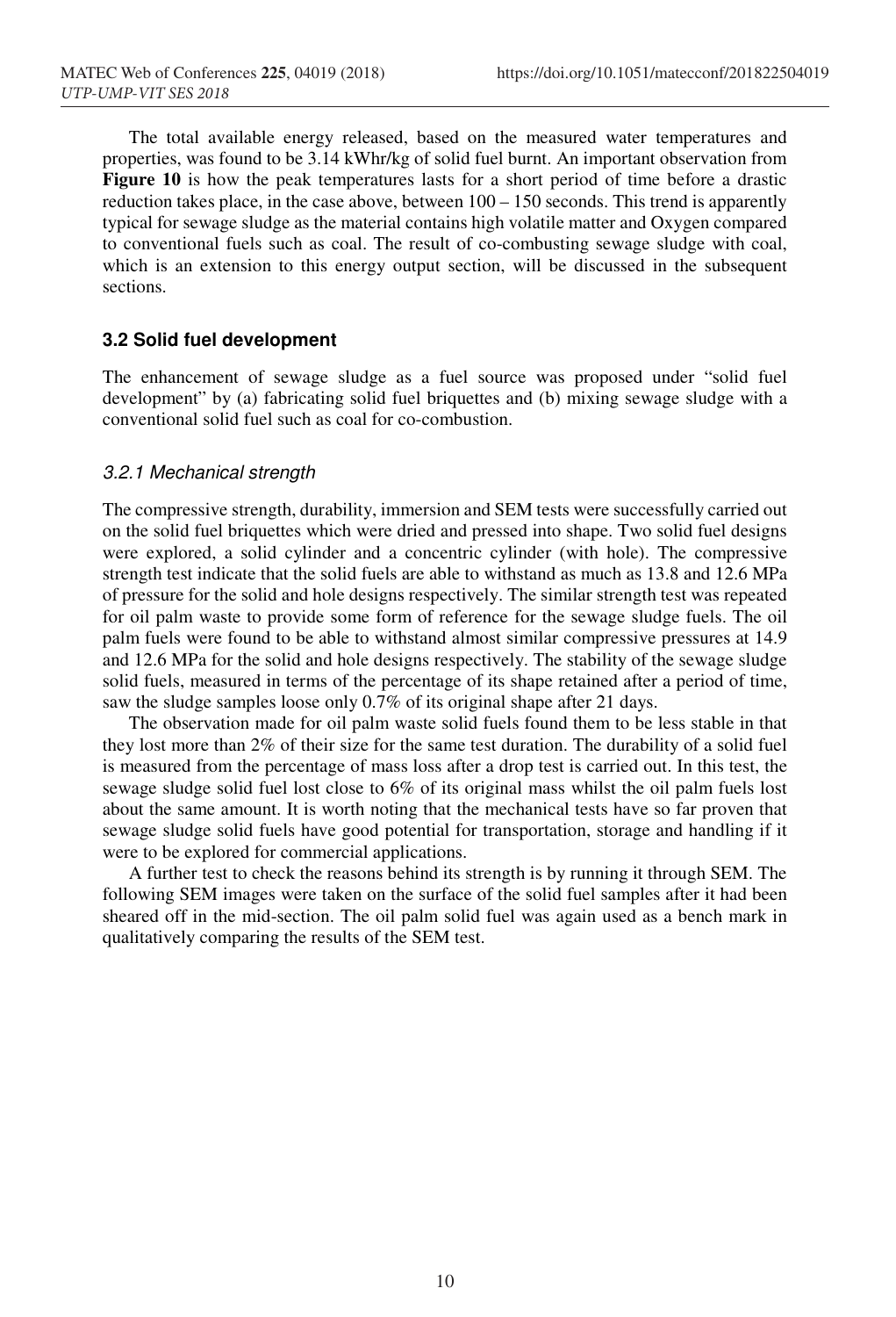

**Fig. 11.** SEM test results for sewage sludge (a) and (c), and oil palm (b) and (d).

Figure 11 show the SEM images of sewage sludge and oil palm samples before (a & b) and after (c&d) they were pressed. Sewage sludge show a less porous microstructure compared to the oil palm samples. This observation supports the earlier test results for compressive strength stability and durability as it shows how the sample particles are more intact and less porous compared to oil palm.

The reasons for this is believed to be linked to the inherent moisture content in sewage sludge which act as a binder that bridges the solid particles, after they are all pressed together. The oil palm fuel on the other hand relies on its longer fibre lengths and limited amount of inherent moisture to help bind the fuel particles together.

### 3.2.2 Co-combustion

The quality of the sewage sludge fuel can be further enhanced from an energy and emissions point of view by mixing it with other biomass waste/conventional fuel material such as poultry processing waste, coal, oil palm fibre etc. UTP's past research experience and the internally generated database on biomass waste fuel properties suggest a potential for fuel quality enhancement by mixing sewage sludge with the above mentioned material. For the scope of work identified in this research work, only coal will be considered in this preliminary assessment of co-combustion with sewage sludge. Co-combustion with coal, in particular, is more economically viable considering the limited supply and price increase of coal in recent times. From the technical point of view, the sewage sludge component can complement the burning of coal in that it can sustain combustion over a wider temperature range; sludge combustion starts at a lower temperature due to the early volatile liberation and can assist the coal combustion when it is in a mixture. The energy released when incinerating sewage sludge and coal in sewage sludge to coal ratio of 10:90, 30: 70 and 50:50 is shown in Figure 12.

Although it may be desirable, from the available energy point of view, to use the 50:50 co-combustion ratio, other factors such as the environmental effects (NOx and  $SO<sub>2</sub>$  from sewage sludge) and the high ash content in sewage sludge will have to be considered. Previous works by other researchers have suggested a sewage sludge contribution of only 10- 15 % in the combustion mixture to address the concerns highlighted above. The other reason for limiting the sewage sludge contribution is due to the high volatile matter (VM) in the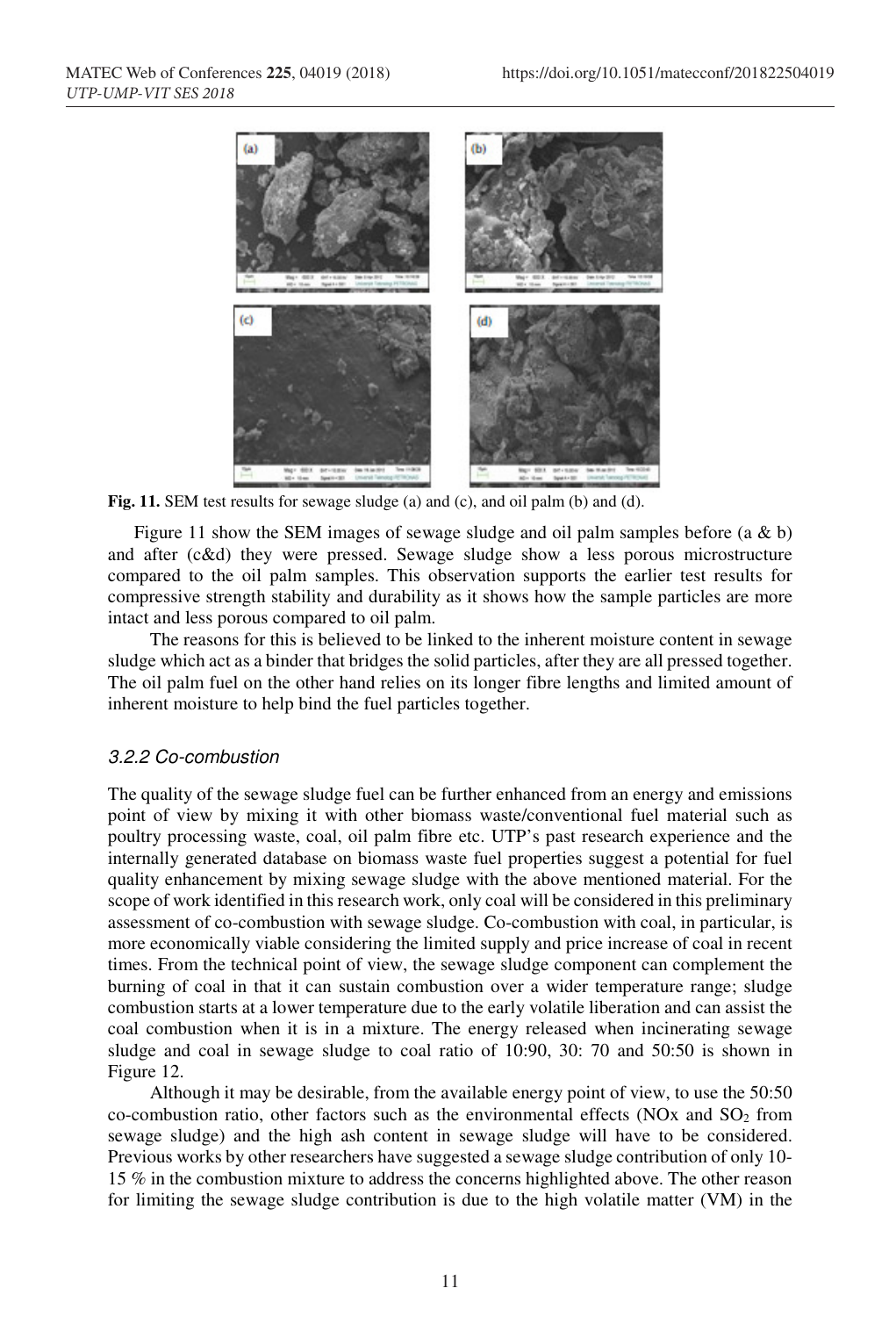sludge which allows the sludge to react or burn faster than coal. This will cause some instability in the burning profile of the fuel if too much VM is allowed to be present.



**Fig. 12.** . Energy released for co-combustion of sewage sludge and coal.

# **4 Conclusion**

Through the tests and experiments carried out in this project sufficient amount of data have been collected and analyzed. A database of fuel characteristics have been established for dewatered sewage sludge originating from different regions in the country and for a variety of STP processes. The ultimate and proximate analysis was able to identify the key components in the fuel which can be further explored to select the appropriate thermal treatment route towards energy recovery.

Based on the data generated in the investigation, the sewage sludge has amounts of fixed carbon which are comparable to samples tested from other parts of the world. The volatile matter and Oxygen content is generally high which is an indication of good combustion reaction. The Nitrogen and Sulphur levels were reasonably low and their effect on the emissions can be easily managed by existing technology.

The higher heating values were useful in first, identifying a base value for the available energy which can be recovered and second, linking the process and regions which are most viable for an energy recovery project to be implemented. The solid fuel development work within this project was able to create options for utilizing the sewage sludge in the form of ready-made fuels.

The technical and economic viability can be made more attractive if co-combustion, in particular with coal, is pursued. Based on the findings from the current work, further areas which can be explored include:

- 1. Solid fuel development: transformation of raw waste into commercially viable products for sale to power generation facilities.
- 2. Co-combustion options with other biomass materials: sustainability of supply, pretreatment feasibility, energy output and environmental problems mitigation.
- 3. Feasibility studies relating to energy recovery from sewage sludge on a larger scale (pilot plant): Drying, storage, handling and efficient combustion methodologies.
- 4. Economic analysis on the options to pursue a solid fuel development plant, to supply raw sewage sludge for the co-combustion with existing solid fuels or to become an IPP based on the attractive FIT tariffs currently offered by the government.